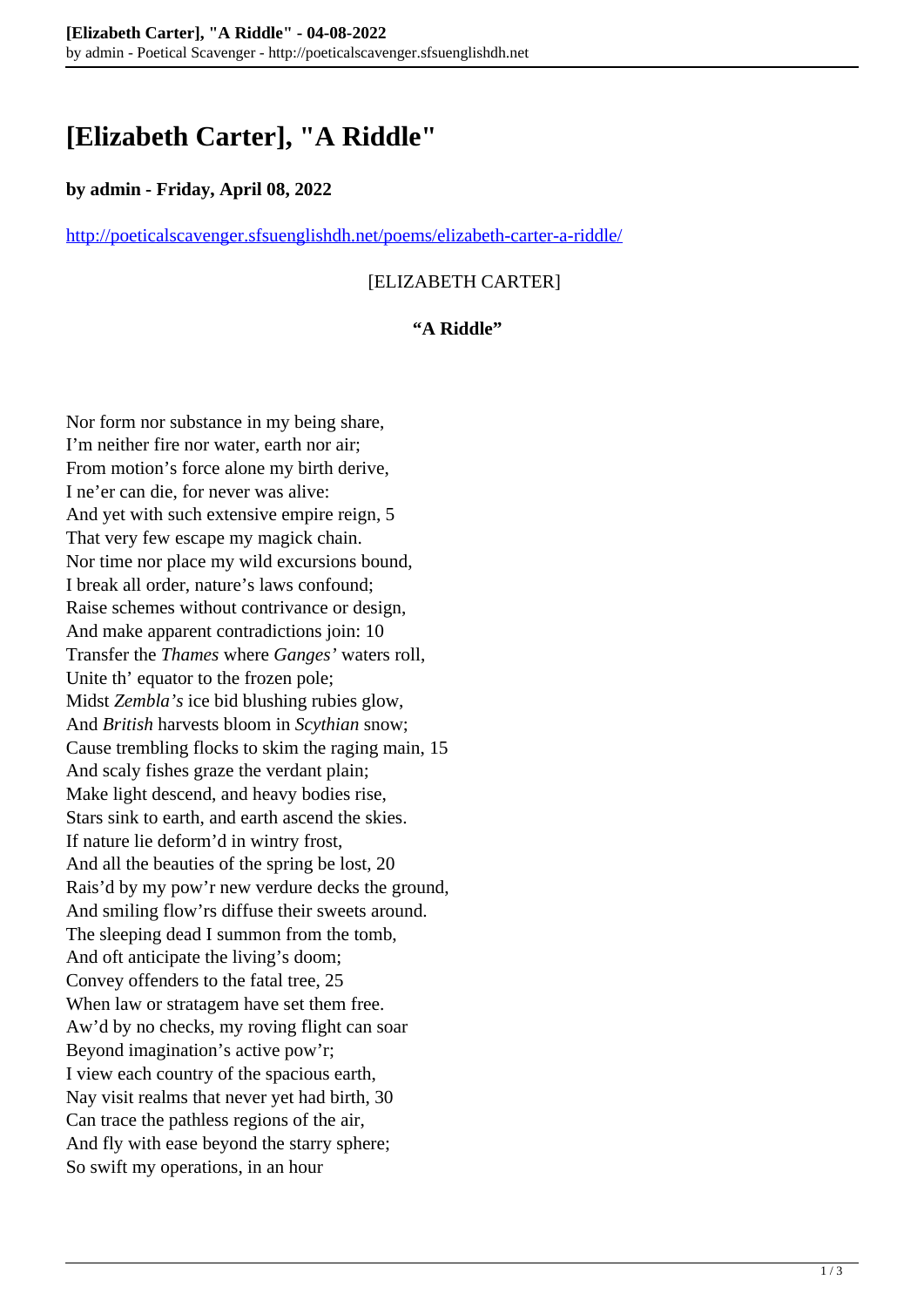I can destroy a town, or build a tow'r. Play tricks would puzzle all the search of wit, 35 And show whole volumes that were never writ. In sure records my mystick powr's confest, Who rack'd with cares a haughty tyrant's breast, Charg'd in prophetick emblems to relate Approaching wrath, and his peculiar fate. 40 Oft to the good by heav'n in mercy sent, I've arm'd their thoughts against some dire event; As oft in chains presumptuous villains bind, And haunt with restless fears the guilty mind.

# **NOTES:**

**Author** Signed "Eliza," known to be Elizabeth Carter's nom de plume in *The Gentleman's Magazine* in this period.

**6** *magick* "Acting or doing by powers superior to the known power of nature; incantating; necromantick" (Johnson).

**11** *Thames* Largest river in southern England, flows through London (*Britannica*); *Ganges,* A river in India sacred to Hindus and personified as the goddess Ganga in ancient texts and art. It flows from the Himalaya mountains to northern India and Bangladesh in the Bay of Bengal (*Britannica*).

**13** *Zembla* Novaya Zemlya, an archipelago of two islands located in northwestern Russia in the Arctic ocean (*Britannica*).

**14** *Scythian* "Of or relating to Scythia, an ancient region extending over a large part of European and Asiatic Russia" (*OED*).

**15** *raging main* "The ocean" (Johnson).

**25** *the fatal tree* A reference to Tyburn, "a place of public execution for Middlesex (London) until 1783, situated at the junction of the present Oxford Street, Bayswater Road, and Edgware Road" (*OED*).

## **SOURCE:** *The Gentleman's Magazine***, vol. 8 (February, 1738), p. 99. [Google Books]**

*Edited by Tovanni Renteria*